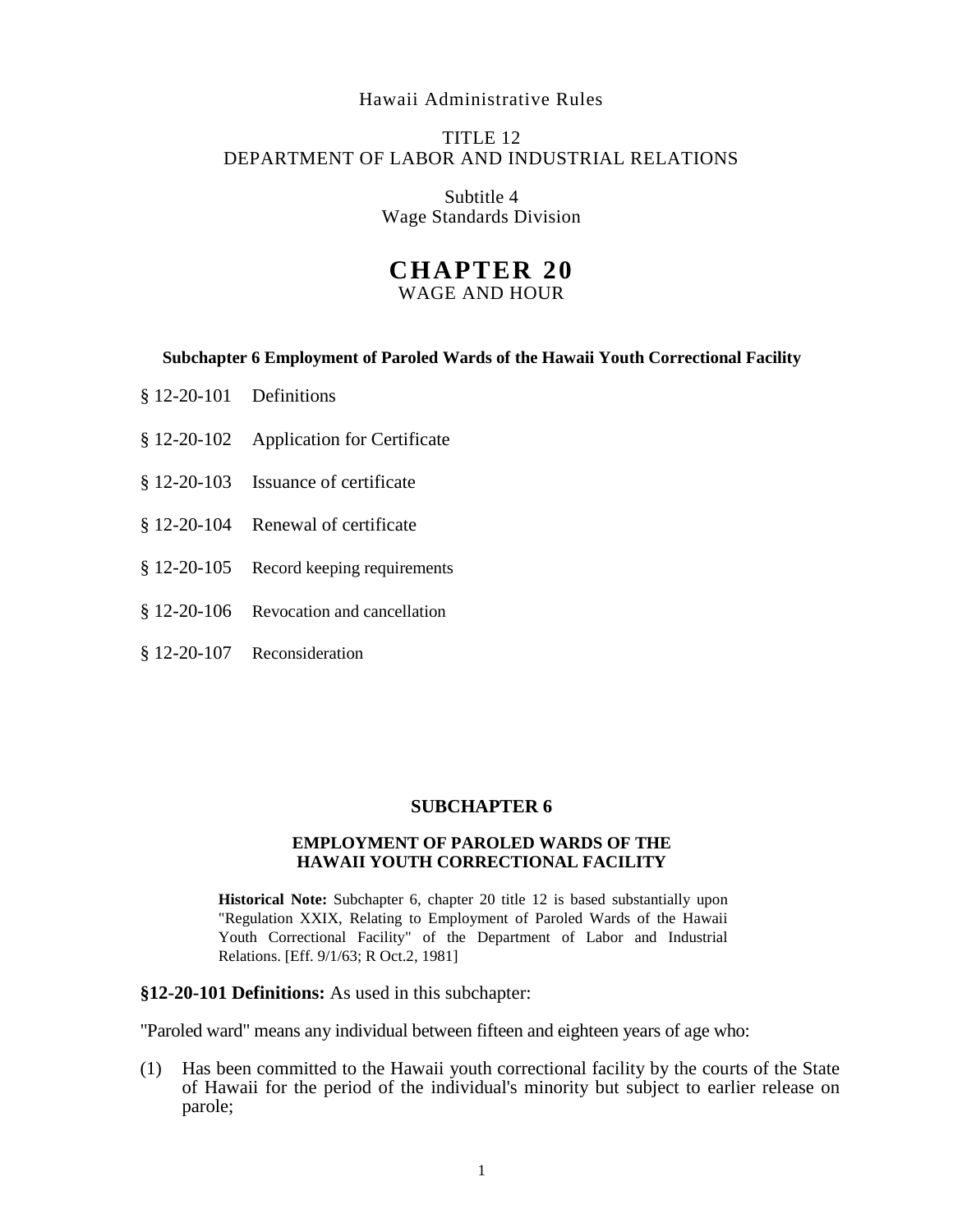- (2) Has met the parole requirement of the department of social services and housing; and
- (3) Is employed pursuant to a rehabilitation program of the department of social services and housing. [Eff. Oct. 2, 1981] (Auth: HRS §§387-9, 387-11) (Imp: HRS §387-9)

**§12-20-102 Application for certificate.** Application for the employment of paroled wards under special certificates authorizing employment at wages lower than the minimum wage under section 387-2, Hawaii Revised Statutes, shall be made by the employer to the director on forms furnished by the enforcement division of the department. The application must be complete and be signed by the employer, the parole ward, and an appropriate official of the department of social services and housing. [Eff. Oct. 2, 1981] (Auth: HRS §§387-9, 387-11) (Imp: HRS §387-9)

**§12-20-103 Issuance of certificate.** Upon receipt of an application for the employment of a paroled ward, the director may issue a special certificate to the employer subject to the following terms and conditions:

- (1) The wage rate set in the certificate shall be fixed at a figure designed to reflect adequately the individual worker's earning capacity. No wage rate shall be fixed at less than fifty per cent of the minimum wage under section 387-2, Hawaii Revised Statutes;
- (2) The paroled ward shall be paid at the hourly rate specified in the certificate, or not less than the piece rates paid to employees in the same occupation, whichever is greater;
- (3) The paroled ward shall be paid not less than one and one-half times the regular rate for all hours worked in excess of the maximum workweek under section 387-3, Hawaii Revised Statutes;
- (4) A special certificate shall be valid under the terms set forth in the certificate for a period of not more than six months from the date of issue or a longer-period if specified in the certificate; and
- (5) The employer shall keep the special certificate on file while the paroled ward is employed, and upon termination of employment, the certificate shall be returned to the director. [Eff. Oct. 2, 1981] (Auth: HRS §§387-9, 387-11) (Imp: HRS §387-9)

**§12-20-104 Renewal of certificate.** (a) Application may be filed for renewal of any special certificate.

- (b) If an application for renewal has been properly filed prior to the expiration date of a special certificate, the certificate shall remain in effect until the application for renewal has been granted or denied.
- (c) Paroled wards may be paid a subminimum wage after notice that the application for renewal has been denied, if review of the denial is requested in accordance with section 12-20-107; provided that if the denial is affirmed on review, the employer shall reimburse any person covered by the special certificate for the difference between the applicable minimum wage and any lower wage paid that person subsequent to the date on which the renewal of the certificate was denied. [Eff. Oct. 2, 1981] (Auth: HRS §§387-9, 387-11) (Imp: HRS §387-9)

**§12-20-105 Record keeping requirements.** In addition to records required by section 12-20-8 and by chapter 387, Hawaii Revised Statutes, the employer's records shall identify each paroled ward. [Eff. Oct. 2, 1981] (Auth: HRS §§387-9, 387-11) (Imp: HRS §387-9)